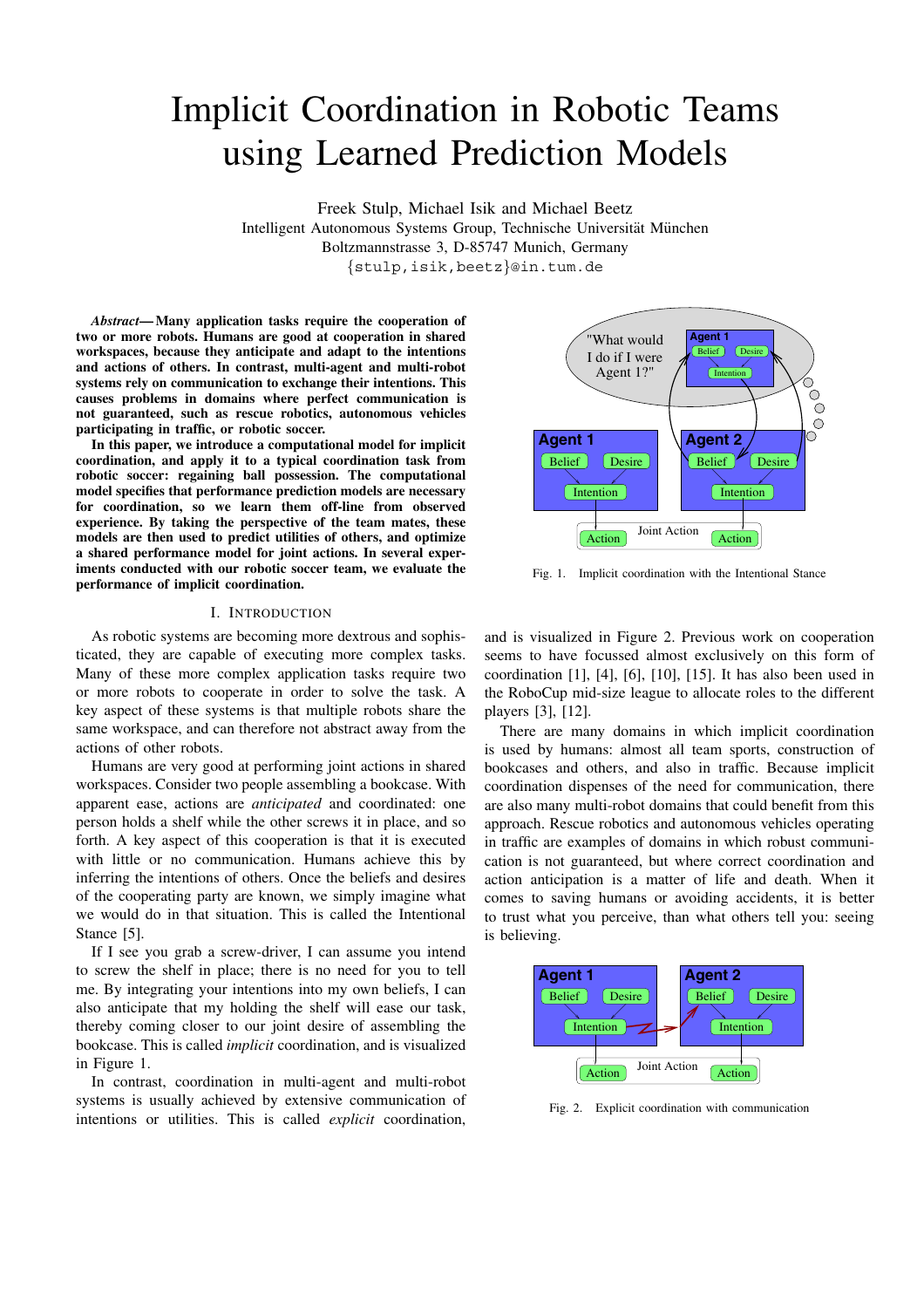A current research focus in cooperation is human-robot interaction, for instance in space exploration [7] or rescue robotics [9]. Our research group has a long-term project for human-robot interaction in intelligent rooms. The room and robot are equipped with cameras, laser range finders and RFID tags, which provide robots with accurate information about what is going on in the room.

When a robot and a human perform a joint action in their shared workspace, e.g. setting the table in the kitchen, or seam welding in outer space [7], it cannot be expected of humans to continuously communicate their intentions. Instead, the robot must be able to anticipate a human's intentions, based on predictive models of human behavior. We consider implicit coordination to be essential for natural interaction between robots and humans.

A typical coordination task from the robotic soccer domain is to regain ball possession. Acquiring ball possession is a goal for the team as a whole, but only one of the field players is needed to achieve it. The benefit of having only one player approach the ball is obvious: there will be less interference between the robots, and it also allows the other robots to execute other important tasks, such as strategic repositioning or man marking. Of course, the robots must agree upon which robot will approach the ball. The intuitive underlying rule is that only the robot who is quickest to the ball should approach it. This rule is also used in [8], in which each robot determines the distance of each team mate to the ball. Based on this, each agent decides if it will approach the ball or not. Coordination is still explicit, because the agent who decides to approach the ball first must 'lock' a shared resource, which prevents other robots from chasing after it. The use of this global resource requires communication.

In this paper, we present a computational model of implicit coordination and apply this model to the ball approach task. To infer the intentions of others, the agents first learn utility prediction models from observed experience. For the ball approach task, the utility measure is time, so the robots learn to predict how long it will take to approach the ball. During task execution, the robots locally predict the utilities for all robots, and globally coordinate accordingly.

The contributions of this paper are:

- *•* presenting a computational model for implicit coordination
- *•* learning utility prediction models on real robots, and comparing two learning methods previously used to learn such models,
- *•* demonstrating how these learned models can be used for implicit coordination on real robots.

The rest of this paper is organized as follows. In the next section, we present the computational model of implicit coordination. In Section III, we show how prediction models are learned on the robots. In Section IV, these models are used to implicitly coordinate the robots, after which we conclude with and present future work in Section V.

## II. COMPUTATIONAL MODEL

A graphical representation of the computational model of implicit coordination can be seen in Figure 3. Green (light) items are fixed, and the same on all agents. Blue (dark) items change during task execution. To the left are modules that can be found in almost any agent. The state estimation modules takes a percept, and derives a belief state from them. Given its beliefs and desires, the agents decides its current intention. This intention is executed in the real world as an action.

The modules that are necessary for implicit coordination are to the right of the dashed line. The main module is the *Teammate Intention Inference*, similar to the Computational Cognitive Module described in [7]. It contains the following submodules:

- *• Predictive models*. These models map the intention and belief of an agent to a performance measure. In the ball approach task, the performance measure is time. The models are learned from observed experience, as will be described in Section III
- *• Shared performance models for joint actions*. These determine the performance of joint actions. For the ball approach task, the shared performance model states that the performance of the joint action 'approach ball' is higher if only one robot approaches the ball.
- *• Perspective Taker*. This module lets the agent imagine what it would do if it were the other agents. To do this, it swaps its own state with that of another agent in the belief state, and determines its own intention based on the joint desires and this 'inverted' belief state. Since the agents have a joint goal, the desires of other agents are the same as my own.

The agents can only take the perspective of others, if they know each other's state. Therefore, it is essential that the state estimation provides each agent with estimates of the states of others.



Fig. 3. Computational model of implicit coordination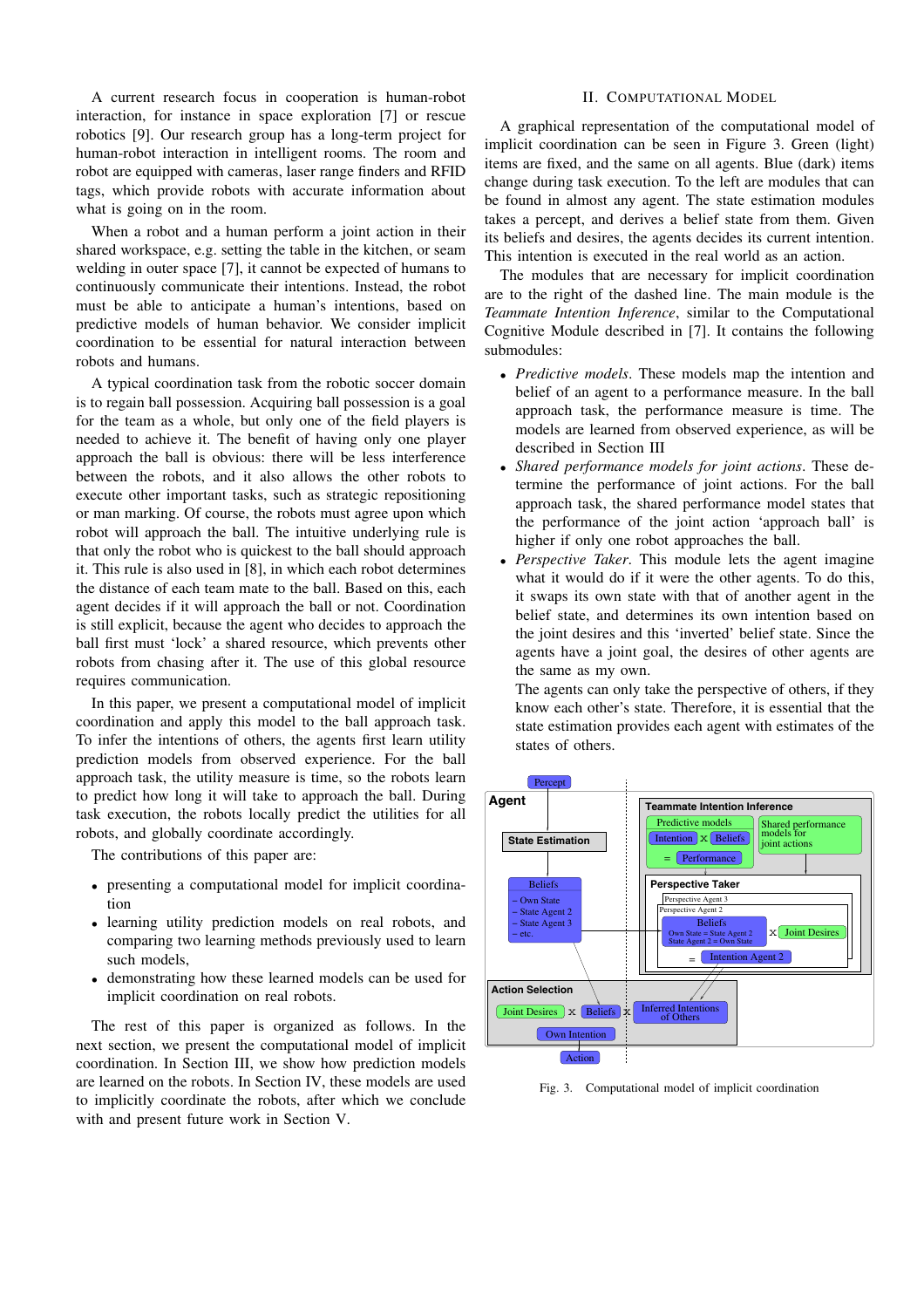## III. LEARNING PERFORMANCE MODELS

In the ball approach scenario, the utility describing how well a robot can execute this task is time: the faster you can approach the ball, the higher the utility. Therefore, each robot will need to be able to predict how long it will take each robot to approach the ball. These temporal prediction models are learned from observed experience, using model trees and neural networks.

## *A. Hardware*

In this section, we will briefly present the hardware used to conduct the experiments. One of the three field player of our RoboCup mid-size team the 'Agilo RoboCuppers' is shown on the left in Figure 4. The robots are customized Pioneer I robots that use differential drive for locomotion. Two of them use the original Pioneer I controller, and one uses a newer faster Roboteq controller. The robots learn temporal prediction models for both controllers.

A single forward facing CCD camera is used for state estimation. It runs locally on each robot, and yields estimates of the robot's own position, as well as the positions of its team mates, opponent players, and the ball [11]. For the experiments we will present later, it is important that the variables are controllable and reproducible. Therefore, we have used our ground truth system to determine the positions of the robots with even more accuracy. This ground truth system uses three ceiling cameras to detect colored markers on top of the robot. An image of one of the cameras can be seen to the right in Figure 4.



Fig. 4. One of the three customized Pioneer I robots, and an image from the ground truth system.

#### *B. Acquisition of training examples*

Examples are gathered by randomly choosing goal destination on the field, approaching them, thereby measuring the time it took for the approach. To acquire sufficient data, we not only record the time from the initial to the goal point, but also from each intermediate point, at a rate of 10Hz. We store the relevant variables from the belief state in a log file. These four variables are: 1) translational velocity, 2) distance to the goal, 3) angle to the goal, and 4) the difference between the robot and goal orientation.

## *C. Learning methods*

Model trees are functions that map continuous or nominal features to a continuous value. The function is learned from examples, by a piecewise partitioning of the feature space. A linear function is fitted to the data in each partition. Model trees are a generalization of decision trees, in which the nominal values at the leaf nodes are replaced by line segments. A benefit of model trees is that they can be transformed into sets of rules that are suited for human inspection and interpretation. For more information about model trees, and how they can be used to learn action models of navigation tasks, we refer to see [13].

In [2], neural networks have been successfully used to learn temporal prediction models of navigation tasks. The neural network we use has four input nodes, one for each of the features described in Section III-B. It has two hidden layers with five nodes each, and one output node: predicted time.

Since it is not clear which learning method is better suited for learning temporal prediction models, we apply both techniques and compare them quantitatively.

### *D. Evaluation*

Both model trees and neural networks were trained with the data acquired on the robots. To analyze how many navigation tasks (or *runs*) are needed to acquire an accurate prediction model we determined the error of the learned models with varying numbers of training runs. In Figure 5 it can be seen how the error decreases as we use more training runs for the Roboteq controller, for both learning methods. The error measure is the mean absolute error between the predicted and the actual time, based on 80 test navigation tasks. This test set is not in the training set. After approximately 300 navigation tasks, adding more examples hardly improves accuracy, and we stopped gathering examples.



Fig. 5. Dependence of prediction accuracy on number of navigation tasks

Note that the navigation tasks have, on average, a duration of approximately 6 seconds, so 300 training and 80 test runs take about 2300 seconds, or 40 minutes. This is well within the continuous operational range of the robots (battery life-time, etc.). The examples are logged at 10Hz, so 300 navigation tasks yields 18000 (300run*×*6s/run*×*10example/s) examples for training the models. The mean absolute error of the models used for the Roboteq controller was 0.176s for the model tree, and 0.180s for the neural network. For the older Pioneer I controller these values are 0.207s and 0.217s respectively.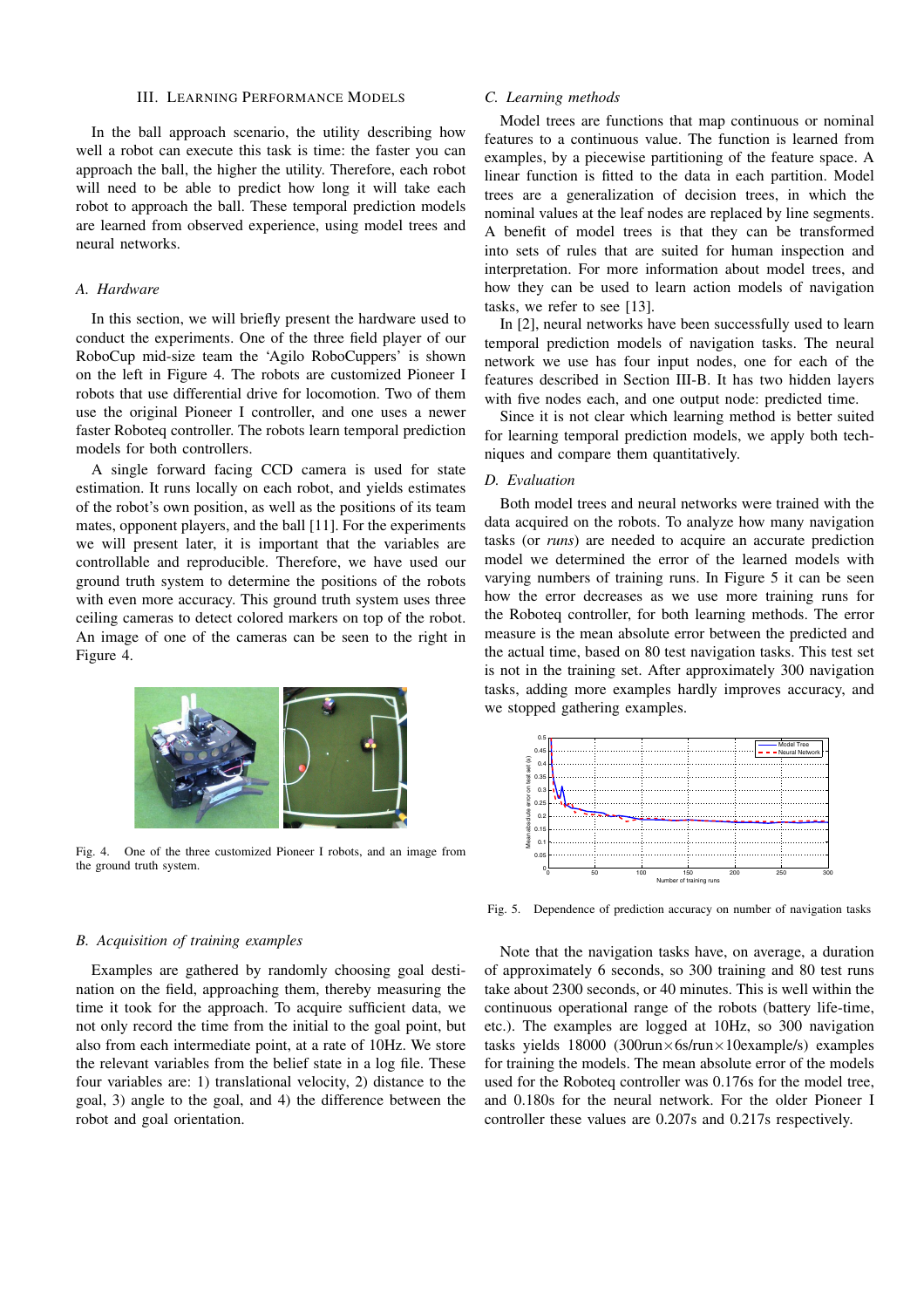# IV. IMPLICIT COORDINATION EXPERIMENTS

To evaluate if the learned prediction models are sufficient for implicit coordination, we have conducted two experiments, one in a dynamic, and one in a static environment. For each experiment, we used three robots, two with the slow controller, and one with the fast controller. Each robot has a temporal prediction model for both controllers, and knows which robot has which controller.

The questions we will answer with these experiments are: 1) Do the robots have accurate estimates of each other's position... 2) and of the time it will take them to reach the goal? 3) Do the robots agree upon who should approach the ball... 4) and did they actually choose the quickest? 5) Are temporal prediction models necessary, or would a more simple value such as distance suffice? 6) How robust is implicit coordination against errors in state estimation? 7) When does implicit coordination fail?

#### *A. Dynamic environment experiment*

In this experiment, the robots continuously navigated to randomly generated positions on the field. Once a robot reached its destination, the next random position was generated. These poses were generated such that interference between the robots was excluded. For about half an hour (18 000 examples), the robots perform their random navigation routines. Each robot records the state estimation results locally every 100ms. Figure 6 displays which information was gathered in each log file. Temporal prediction is recorded for both the model trees (mt) and neural networks (nn). Each robot also records who they think should approach the ball at that time, without ever actually approaching the ball. Before the experiment, the robots synchronize their clocks. The times stamps can therefore be used to merge the three distributed files for further evaluation after the experiment.

| Log Robot 3                                                                                                            |                        |              |  |                          |              |  |  |                           |        |  |  |                             |                                                   |  |  |      |      |    |    |  |
|------------------------------------------------------------------------------------------------------------------------|------------------------|--------------|--|--------------------------|--------------|--|--|---------------------------|--------|--|--|-----------------------------|---------------------------------------------------|--|--|------|------|----|----|--|
|                                                                                                                        | Time-<br>Goa1<br>stamp |              |  | Robot1<br>$-$ nn<br>⊥ mt |              |  |  | Robot2<br>$-$ nn<br>$-mt$ |        |  |  | Robot3 (Me!)<br>$-mt$ $-ml$ |                                                   |  |  | Who? |      |    |    |  |
| Log Robot 2                                                                                                            |                        |              |  |                          |              |  |  |                           |        |  |  |                             |                                                   |  |  |      |      |    |    |  |
| Time-<br>Robot1<br>Goa1<br>Robot2 (Me!)<br>Robot3<br>$-mt$ $-mn$<br>stamp<br>$-mt$ $\ldots$ nn<br>$m$ t<br>$\sqrt{nn}$ |                        |              |  |                          |              |  |  | Who?                      |        |  |  |                             |                                                   |  |  |      |      |    |    |  |
| Robot 1<br>Loα                                                                                                         |                        |              |  |                          |              |  |  |                           |        |  |  |                             |                                                   |  |  |      |      |    |    |  |
| Time-                                                                                                                  | Goal                   |              |  |                          | Robot1 (Me!) |  |  |                           | Robot2 |  |  |                             | Robot3                                            |  |  |      | Who? |    |    |  |
| stamp                                                                                                                  |                        | $x \ y \phi$ |  |                          |              |  |  | $x y \phi t^{mt} t^{nm}$  |        |  |  |                             | $x y \phi t^{mt} t^{nm}$ $x y \phi t^{mt} t^{nm}$ |  |  |      |      | mt | nn |  |
|                                                                                                                        |                        |              |  |                          |              |  |  |                           |        |  |  |                             |                                                   |  |  |      |      |    |    |  |

Fig. 6. Visualization of the log-files acquired in the dynamic experiment.

## *B. Static environment experiment*

In the previous experiment, it is impossible to measure if the temporal predictions were actually correct, and if potential inaccuracies caused the robots' estimate of who is quickest to be incorrect. Therefore a second experiment was conducted.

First, the robots navigate to three random positions and wait there. They are then synchronously requested to record

the same data as in the first experiment, but only for the current static state. Then, one after the other, the robots are requested to drive to the goal position, and the actual approach duration was recorded. This static environment is less realistic, but allows us to compare the predicted time with the actually measured time for each robot. The log-files are almost identical to the ones in the dynamic experiment. The only difference is that they also contain the actually measured time for the robot, and contain only 200 examples, as we record one example for each episode, and not every 100ms.

## *C. Results*

Q1) *Do the robots have accurate estimates of each other's positions?* Since ground truth provides all the robots with the same information, there are hardly any errors in the robot's estimation of their own and other's state. No system is perfect however, and in Table I we list the small errors that arose. As an example, the value 4.3 in this table means that the distance between the belief of robot 2 (the estimator) about the position of robot 1 (the estimatee), differs 4.3cm from robot 1's own belief of its position. This question, as well as the next two, were answered by using the data of the dynamic experiment.

|           |                | Position (cm)<br>Estimator |     |     |  |  |  |  |  |
|-----------|----------------|----------------------------|-----|-----|--|--|--|--|--|
|           |                | R1<br>R <sub>2</sub><br>R٩ |     |     |  |  |  |  |  |
|           | R <sub>1</sub> |                            | 4.3 | 3.9 |  |  |  |  |  |
| Estimatee | R <sub>2</sub> | 2.0                        |     | 1.8 |  |  |  |  |  |
|           | R <sub>3</sub> | 1.8                        | 15  |     |  |  |  |  |  |
| TABLE I   |                |                            |     |     |  |  |  |  |  |

POSITION ESTIMATION ERRORS.

Q2) *Do the robots have accurate estimates of the time it will take each other to reach the goal?* Table II is very similar to Table I. However, here we do not list the difference in position estimate, but the difference in temporal prediction, for both models trees and neural networks. The errors are listed in ms, so the robots do indeed have accurate estimates of each other's approach times.

|           |                |    | $MT$ (ms)      |    |    | $NN$ (ms) |    |
|-----------|----------------|----|----------------|----|----|-----------|----|
|           |                |    | Estimator      |    |    | Estimator |    |
|           |                | R1 | R <sub>2</sub> | R3 | R1 | R٦        | R٩ |
|           | R1             |    | 15             | 22 | 0  | 18        |    |
| Estimatee | R2             | 10 |                | 12 | 16 |           |    |
|           | R <sub>3</sub> | 13 | 12             |    |    |           |    |
|           |                |    |                |    |    |           |    |

TABLE II

TIME PREDICTION ERRORS FOR MODEL TREES AND NEURAL NETWORKS

Q3) *Do the robots agree upon who should approach the ball?* To answer this question, we simply determined how often all three robots agreed on which robot should approach the ball. The results are listed in III, in the row labeled "Chose the same robot?". Given the accurate estimates the robots have of each other's states, and the accurate predicted times that arise from this, it should not be surprising that the robots have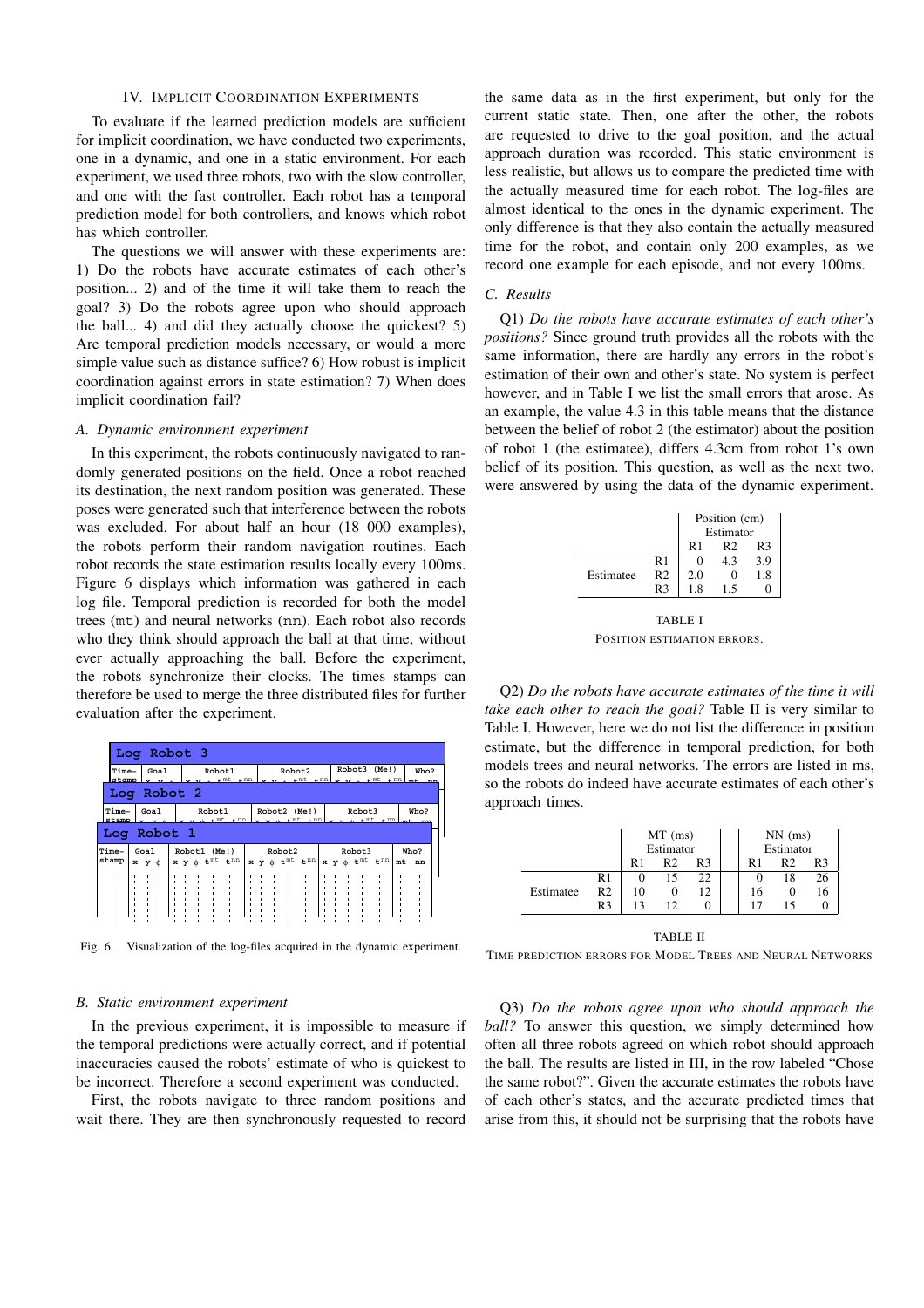almost perfect agreement (>98%) on who should approach the ball.

|                           | <b>Temporal Predictor</b> |                |          |  |  |  |  |
|---------------------------|---------------------------|----------------|----------|--|--|--|--|
|                           | Model                     | Neural         | Distance |  |  |  |  |
|                           | Tree                      | <b>Network</b> |          |  |  |  |  |
| Chose the same robot?     | 99%                       | 98%            | 99%      |  |  |  |  |
| Chose the quickest robot? | 96%                       | 95%            | 81%      |  |  |  |  |

TABLE III AGREEMENT AND CORRECTNESS IN IMPLICIT COORDINATION

Q4) *Do the robots choose the quickest one?* Agreeing about who should go to the ball is of little use if the chosen robot isn't actually the quickest. Therefore, we would also like to know if the chosen robot is actually the quickest one to approach the ball. Of course, this could only be determined in the static experiment, in which the actual times it took each robot to approach the ball were recorded. A robot's decision to coordinate is deemed correct, if the robot that was the quickest was indeed predicted to be the quickest. For model trees, the robots were correct 96% of the time, and for neural networks 95%, as can be seen in Table III.

Q5) *Are temporal prediction models necessary, or would a more simple value such as distance not suffice?* Using only distance as a rough estimate of the approach time, as done in [8], would save us the trouble of learning models. Although time is certainly strongly correlated with distance, using distance alone leads to significantly more incorrect coordinations. The last column in Table III shows this. Agreement is still very good (99%), but the robot that is really the quickest is chosen only 81% of the time. So, when using distance, the robots are still very sure about who should approach it, but they are also wrong about it much more often.

Q6) *How robust is implicit coordination against errors in state estimation?* As we saw, almost perfect coordination was achieved in the dynamic experiment. This is not so surprising, as the robots have very accurate estimates of each other's states. To analyze how noise in the estimates of the other robot's states influences coordination, we took the original log files, and added Gaussian noise of varying degrees to the estimates that robots have of each other's pose  $([x_t,y_t,\phi_t])$ . The predicted times were then computed off-line, based on these simulated log files.

The results are shown in Figure 7. The x-axis shows the standard deviation of the Gaussian noise added to the data. So the first column, in which there is no added noise, represents the results of the dynamic experiment, which had been listed in Table III. The y-axis shows the percentage of examples in which 0,1,2 or 3 robots intended to approach the ball. Of course, '1' means that coordination succeeded.

We can clearly see that coordination deteriorates when robots do not know each other's states so well. If you have a robotic (soccer) team, and know the standard deviation between the robot estimations of each other's positions, the graph tells you how well implicit coordination would work in this team.



Fig. 7. Influence of simulated state estimation errors on implicit coordination.

Q7) *When does implicit coordination fail?* In our original dynamic experiment, implicit coordination almost never fails, so this question does not really apply to this data. Therefore, we analyzed the log files to which Gaussian noise with a standard deviation of 0.1 was added. In Figure 7, this is the third column in both bar plots. For this noise level, coordination succeeds 90% of the time. In the simulated log file we labeled all examples in which exactly one robot decided to approach the ball with Success, and others with Fail. A decision tree was then trained to predict this value.

The learned tree is represented graphically in Figure 8. For both prediction models the main rule is that if the difference in predicted times between two robots is small, coordination is likely to fail, and if it is large, it is likely to succeed. This is intuitive, because if the difference between the times is large, it is less likely that adding errors to them will invert which time is the smallest. Note that in between these two limits, there is a 'gray' area, in which some other rules were learned. They only accounted for a small number of example, so for clarity, we will not discuss them here.



Fig. 8. Representation of the decision tree that predicts coordination success.

Humans also recognize when coordination might fail. For example, in sports like soccer or volleyball, it is sometimes not completely clear who should go for the ball. Humans solve this problem by making a brief exclamation such as "Mine!", or "Leave it!". So in these cases, humans resort to explicit coordination and communicate their intentions. Not only do humans have utility models of each other to coordinate implicitly, they are also aware when confusion might arise. The learned decision tree essentially provides the robots with similar awareness, as they predict when implicit coordination failure is likely. So, they could be used to determine when robots should resort to other methods of coordination. For instance, our robots have a simple locker-room agreement